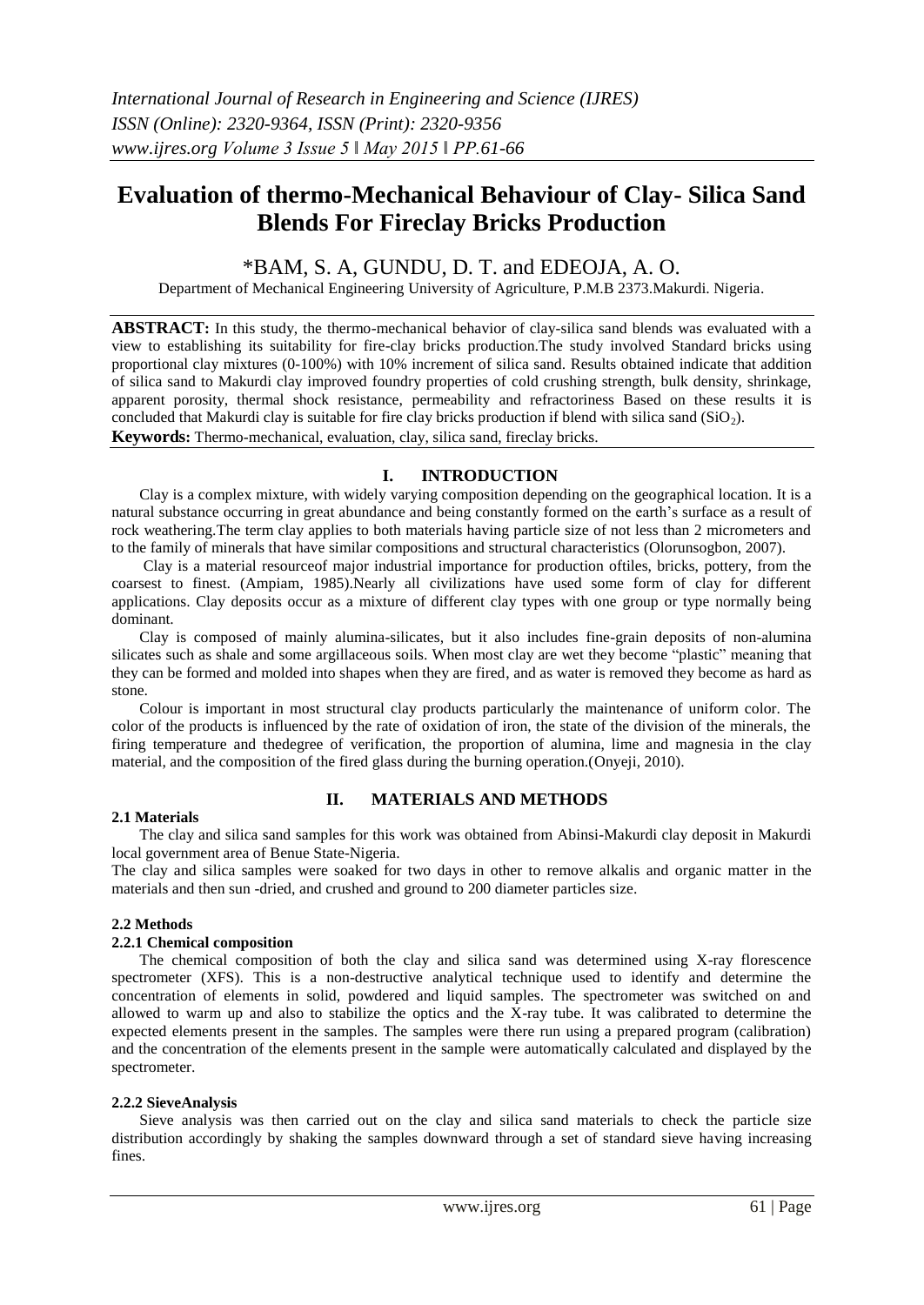## **2.2.3 Sample preparations**

The clay and silica sand were made to pass through 200 um and used in the production of the test bricks.The ground clay and silica sand were mixed together to produce a plastic mass. During mixing, the proportion of silica sand was varied from 0-100% (with 10% increments). For each mixture blend bricks of standard (same) dimension (100×50×50mm) were produced using a metal mould. However, the percentage water content in each mixture was maintained at 25%. The produced plastic mass were packed into a metallic mould box and pressed with hydraulic press to a uniform pressure of 25 kN. This was for uniformity in the production of the test bricks. The bricks were sundry for two weeks to drain off the remaining water, and were then fired in the electric furnace at a temperature of  $800^{\circ}$ C and allowed to cool for 24 hours, and air dried again. For each sample three specimens were casted and average value obtained. Also, the colours of the bricks were noted using colour chart before and after firing.

## **2.2.4 Mechanical and Physical Tests**

The following mechanical and physical properties were then carried out on the bricks: - Cold crushing strength; bulk density, shrinkage, apparent porosity, thermal shock resistance, permeability and refractoriness.

## **2.2.4.1 Cold crushing strength (kN/m<sup>2</sup> )**

This was done to determine the compression strength to failure of each sample, an indication of its probable performance under load. Each sample was placed between two plates of the compression strength tester. This was followed by the application of a uniform load to it. The load at which a crack appears on the sample was noted and the cold crushing strength calculated from the equation:

$$
CCS = \frac{load\ to\ fracture}{Surface\ area\ of\ sample} kN/m^2
$$

## **2.2.4.2Bulkdensity (g/cm<sup>3</sup> )**

This was done to determine the volumetric firing density of the fired samples. The weight of the samples was taken on a digital weigh balance as  $W_{(g)}$ , The specimen was saddle lowered on the surface of mercury in a beaker and volume taken as  $V_1$ (cm<sup>3</sup>), it was further re-immersed into the mercury to soak for 10 minutes and was quickly removed and recorded as soaked volume  $V_2$  (cm<sup>3</sup>).

The Bulk density (BD) was calculated from the equation:

$$
BD = \frac{W}{V_1 - V_2} g/cm^3
$$

## **2.2.4.3 Shrinkage**

This was done to determine the linear shrinkage of the fired samples. The lengths before and after firing were measured using a vernier caliper.

The linear shrinkage was calculated from the equation:

$$
Ls = \frac{l_1 - l_2}{l_1} \times 100\%
$$

## **2.2.4.4 Apparent porosity**

The weight of each fired sample was taken and recorded as D. Each sample immersed in water for 6 hours to soak and weighed while been suspended in air. The weight was recorded as W. Finally, the specimen was weighed when immersed in water. This was recorded as S. The apparent porosity was the calculated from the equation:

$$
Ap = \frac{[W - D]}{[W - S]} \times 100\%
$$

## **2.2.4.5 Thermal shock resistance (cycles)**

Each sample was placed in electrically heated furnace to attain the test temperature of  $1,100\,^0C$ . The sample was then withdrawn from the furnace and held for 10 minutes. The procedure was repeated until an appearance of a crack was visible. The number of cycles necessary to cause a crack was recorded for each of the samples and taken as a measure of its thermal shock resistance.

## **2.2.4.6 Permeability (AFN)**

The specimens were placed on a motorized permeability-meter and were subjected to constant pressure. The equipment was calibrated directly in American foundry society (AFS) permeability number (pn) was calculated from the equation;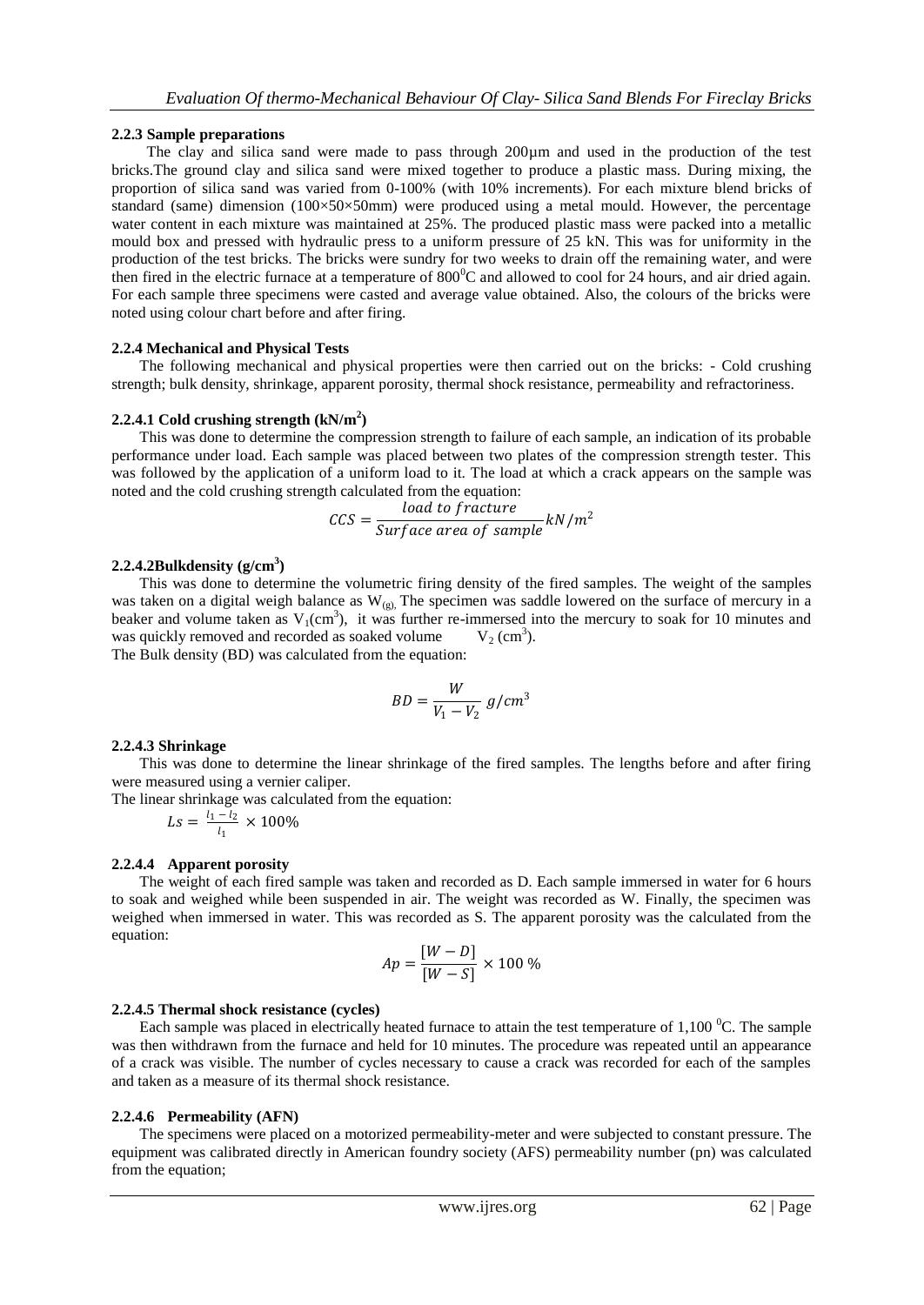$$
pn = \frac{vh}{pat}
$$

where;

 $v=$  volume of air passing through the specimen (cm<sup>3</sup>);

- h= height of the specimen (cm);
- p= pressure of air  $(g/cm<sup>2</sup>)$ ;
- $a=$  area of cross section of specimen (cm<sup>2</sup>); and
- t= time of air to pass (minutes).

# **2.2.4.7 Refractoriness (<sup>o</sup>C)**

This was done determine the temperature at which each test sample would fused. Each test sample was placed in the furnace and the temperature was raised to  $1,000\degree$ C. The sample was then observed to check for fusion. The process was repeated by increasing the temperature at 50 <sup>0</sup>C interval until fusion was observed.

# **III. Results and Discussion**

The result of the experimental analysis and test investigation are presented below:-

| Table 1: Particle sizes distribution of Makurdi clay. |                      |                 |                |  |  |  |
|-------------------------------------------------------|----------------------|-----------------|----------------|--|--|--|
| Diameter (mm)                                         | <b>Mass retained</b> | <b>Retained</b> | <b>Passing</b> |  |  |  |
|                                                       | (g)                  | $\frac{6}{6}$   | $\frac{6}{9}$  |  |  |  |
|                                                       |                      |                 |                |  |  |  |
| 20                                                    | 13                   | 1.30            | 98.70          |  |  |  |
| 14                                                    | 138                  | 13.8            | 84.90          |  |  |  |
| 10                                                    | 189                  | 18.90           | 66.00          |  |  |  |
| 6.3                                                   | 293                  | 29.2            | 36.70          |  |  |  |
| 5.0                                                   | 98                   | 9.80            | 26.90          |  |  |  |
| 3.35                                                  | 100                  | 10.0            | 16.60          |  |  |  |
| 2.36                                                  | 53                   | 5.30            | 8.00           |  |  |  |
| 1.70                                                  | 36                   | 3.60            | 5.40           |  |  |  |
| 1.18                                                  | 26                   | 2.60            | 4.60           |  |  |  |
| 0.850                                                 | 8                    | 0.80            | 3.30           |  |  |  |
| 0.600                                                 | 13                   | 1.30            | 2.90           |  |  |  |
| 0.425                                                 | 4                    | 0.40            | 2.30           |  |  |  |
| 0.300                                                 | 6                    | 0.60            | 1.90           |  |  |  |
| 0.100                                                 | 4                    | 0.40            | 1.60           |  |  |  |
| 0.075                                                 | 3                    | 0.30            | 0.00           |  |  |  |
|                                                       | 16                   | 1.60            |                |  |  |  |
|                                                       | 100                  | 100             |                |  |  |  |



**Figure1: Particle sizes distribution curve of Makurdi clay**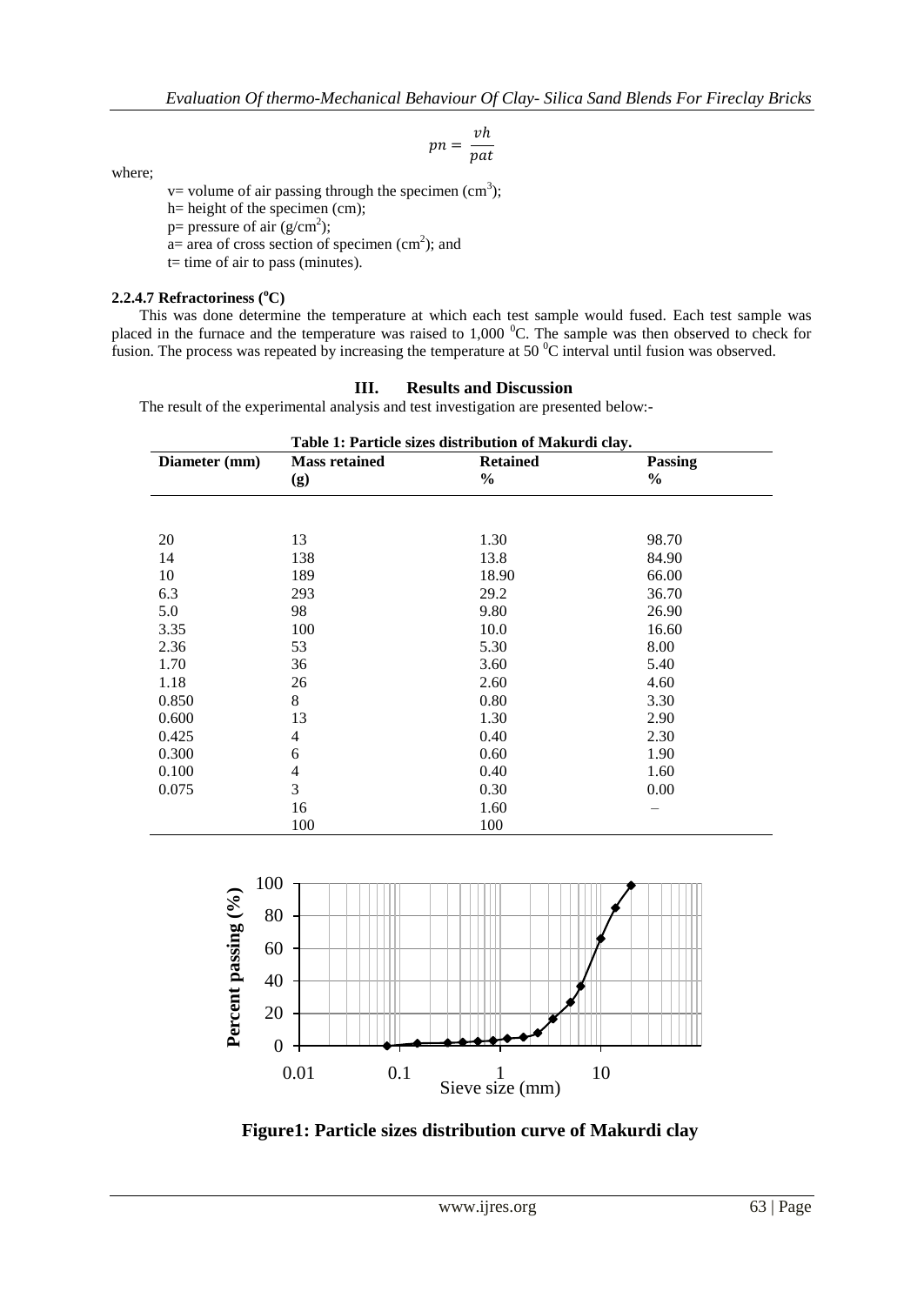| Table 2: Particle sizes distribution of silica sand. |                |               |                |  |  |
|------------------------------------------------------|----------------|---------------|----------------|--|--|
| Diameter (mm)                                        | <b>Passing</b> |               |                |  |  |
|                                                      | (g)            | $\frac{6}{6}$ | $\frac{6}{10}$ |  |  |
|                                                      |                |               |                |  |  |
|                                                      |                |               |                |  |  |
| 20                                                   | 15             | 3.75          | 96.25          |  |  |
| 14                                                   | $\mathbf{0}$   | 0.00          | 96.25          |  |  |
| 10                                                   | 3              | 0.75          | 95.50          |  |  |
| 6.3                                                  | 14             | 3.50          | 92.00          |  |  |
| 5.0                                                  | 7              | 1.75          | 90.25          |  |  |
| 3.35                                                 | 20             | 5.00          | 85.25          |  |  |
| 2.36                                                 | 24             | 6.00          | 79.25          |  |  |
| 1.70                                                 | 23             | 5.75          | 73.50          |  |  |
| 1.18                                                 | 33             | 8.25          | 65.25          |  |  |
| 0.850                                                | 34             | 8.50          | 56.75          |  |  |
| 0.600                                                | 76             | 19.00         | 37.75          |  |  |
| 0.425                                                | 83             | 20.75         | 17.00          |  |  |
| 0.300                                                | 46             | 11.50         | 5.50           |  |  |
| 0.150                                                | 14             | 3.50          | 2.00           |  |  |
| 0.075                                                | 7              | 1.75          | 0.25           |  |  |
|                                                      | 1              | 0.25          | 0.00           |  |  |



Result of sieve analysis (Tables 1and 2), show that more than 98% and 96% aggregates respectively passed through 20mm sieve diameter that placed the aggregates as fine (ASTM D421).The assessments of sieve analysis curve indicate that the aggregates are fine and well graded with the limits zones, and therefore suitable for use as fire clay (Zainab,*et al.* 2007).Results of chemical analysis (Table 3) indicate that silica oxide ( $SiO<sub>2</sub>$ ) in the clay was as low as 27.70% buts could be blended with the silica sand of 86.18% silica oxide content (Table 4) to improve the silica content of the clay for better fire clay bricks applications (Onyeji, 2010). The colour of the bricks changed from grey to light brown when fired (Table 5). (Orosco*et al,*2010).

Results of the mechanical and physical tests on the clay silica blends showed thatthe cold crushing strength of bricks produced from 100% Makurdi clay was  $10,221.50 \text{ kN/m}^2$  (Table 6) which is less than the standard value of 15000 kN/m<sup>2</sup> for a typical fire clay brick (Table 7). On addition of silica sand, however, the cold crushing strength increased to the standard value at 20% silica sand addition (Table 6). This could bedue to the dense nature of the Silica sand (Amrane*et al,* 2011).

The bulk density at 100% clay was 1.52  $g/cm<sup>3</sup>$  (Table 6) against the required standard range of 1.7-2.1 g/cm<sup>3</sup>(Table 7). As the silica increased the bulk density to the standard range (Table 7) at 30% silica sand.

The shrinkage at 100% clay was 8.94% (Table 6) which is within the standard range of 7-10% (Table 7). Shrinkage further decreased on addition of silica sand. This is expected as the silica reduces the number of pores and water in the bricks (Mazen, 2009).

The apparent porosity at 100% clay was 65.85% (Table 6) higher than the standard range of 20-30% (Table 7). However, addition of % silica sand decreased the porosity of the test bricks. This is in agreement withFayomi*et al* (2011) at 50% Silica sand (Table 6).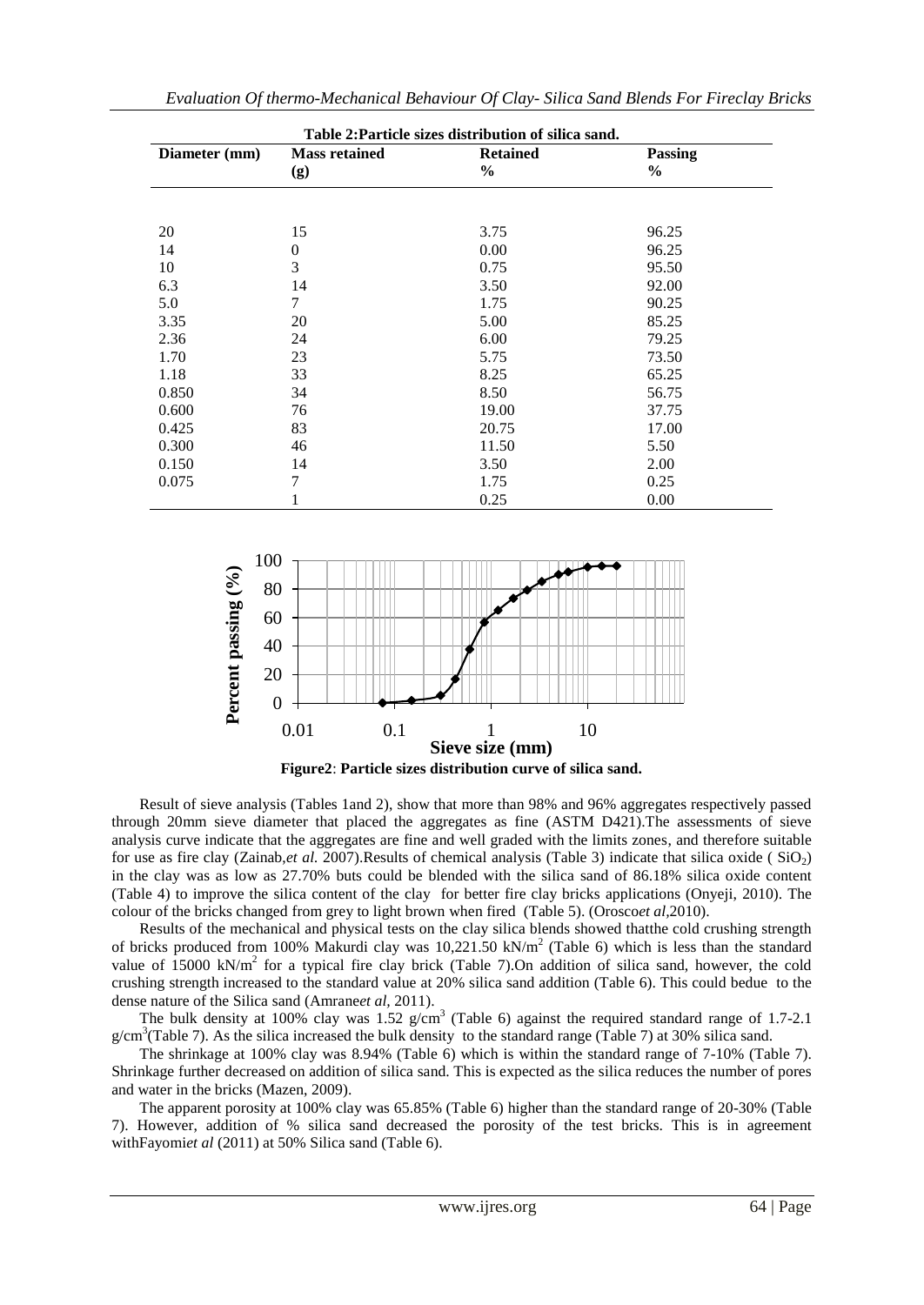The thermal shock resistance of bricks with 100% clay was 18 cycles (Table 6). As the silica sand was increased, the thermal shock resistance increased to the standard range of 20-30 cycles (Table 7) at 10% Silica sand. This is attributed to good sintering characteristics of Silica sand clay masses (Abolarin*et al.* 2004).

The permeability of bricks produced at 100% clay was 30AFN (Table 6) which attained the standard range of 25-90 AFN. The permeability number decreased on addition of silica sand in agreement with (Waziri*et al.,* 2011).

The refractoriness was less than  $1,100^0C$  (Table 6) at 100% clay. This wentto the standard range of 1,500- $1,700^{\circ}$ C at 50% Silica sand blend.

| Table 3: Chemical composition of Makurdi clay |             |  |  |  |
|-----------------------------------------------|-------------|--|--|--|
| Oxides                                        | Makurdi (%) |  |  |  |
|                                               |             |  |  |  |
| SiO <sub>2</sub>                              | 27.70       |  |  |  |
| Fe <sub>2</sub> O <sub>3</sub>                | 10.11       |  |  |  |
| $Al_2O_3$                                     | 13.60       |  |  |  |
| MgO                                           | 3.15        |  |  |  |
| CaO                                           | 16.60       |  |  |  |
| Na <sub>2</sub> O                             | 1.55        |  |  |  |
| $K_2O$                                        | 1.40        |  |  |  |
| MnO                                           | 0.72        |  |  |  |
| $P_2O_3$                                      | 2.71        |  |  |  |
| <b>TiO</b>                                    | 1.38        |  |  |  |
| LOI/Residue                                   | 21.08       |  |  |  |

| Table 4: Chemical composition of Silica sand |        |  |  |  |
|----------------------------------------------|--------|--|--|--|
| Oxides                                       | $(\%)$ |  |  |  |
|                                              |        |  |  |  |
| Fe <sub>2</sub> O <sub>3</sub>               | 1.2    |  |  |  |
| <b>TiO</b>                                   |        |  |  |  |
| $Al_2O_3$                                    | 5.63   |  |  |  |
| SiO <sub>2</sub>                             | 86.18  |  |  |  |
| MgO                                          | 0.2    |  |  |  |
| CaO                                          | Trace  |  |  |  |
| Na <sub>2</sub> O                            | 0.36   |  |  |  |
| $K_2O$                                       | 1.67   |  |  |  |
| LOI/Residue                                  | 0.65   |  |  |  |

| Table 5: Colour of Makurdi clay |                      |              |  |  |
|---------------------------------|----------------------|--------------|--|--|
| Colour                          | <b>Before firing</b> | After firing |  |  |
| Makurdi                         | Grey                 | Light brown  |  |  |

**Table 6: Average values for Mechanical and Physical properties of the clay Silica sand blends**

| <b>Silica</b><br>Sand $(\% )$ | Cold<br>crushing<br>strength<br>(kN/m <sup>2</sup> ) | <b>Bulk</b><br>density<br>$(g/cm^3)$ | <b>Shrinkage</b><br>(%) | Apparent<br>porosity<br>$\left(\frac{0}{0}\right)$ | <b>Thermal</b><br>shock<br>resistance<br>(cycles) | Permeab<br>ility<br>(AFN) | <b>Refracto</b><br>riness<br>$(^0C)$ |
|-------------------------------|------------------------------------------------------|--------------------------------------|-------------------------|----------------------------------------------------|---------------------------------------------------|---------------------------|--------------------------------------|
| $\Omega$                      |                                                      |                                      |                         |                                                    |                                                   |                           |                                      |
|                               | 10.221.50                                            | 1.52                                 | 8.94                    | 65.85                                              | 18                                                | 30                        | < 1,100                              |
| 10                            | 13, 854.03                                           | 1.50                                 | 8.87                    | 28.54                                              | 28                                                | 28                        | < 1,100                              |
| 20                            | 15, 097.13                                           | 1.58                                 | 8.79                    | 33.12                                              | 38                                                | 26                        | < 1,200                              |
| 30                            | 20, 443.10                                           | 2.04                                 | 8.69                    | 27.78                                              | 48                                                | 25                        | < 1,100                              |
| 40                            | 23, 702.44                                           | 3.31                                 | 7.05                    | 31.25                                              | 58                                                | 25                        | 1,450                                |
| 50                            | 27, 356.10                                           | 4.16                                 | 6.82                    | 26.77                                              | 63                                                | 24                        | 1,500                                |
| 60                            | 30.611.20                                            | 4.16                                 | 6.14                    | 27.40                                              | 65                                                | 23                        | 1,530                                |
| 70                            | 33, 645.21                                           | 5.88                                 | 5.56                    | 21.40                                              | 67                                                | 22                        | 1,550                                |
| 80                            | 36, 993.25                                           | 7.97                                 | 5.16                    | 28.00                                              | 68                                                | 19                        | 1,580                                |
| 90                            | 40, 256.75                                           | 10.10                                | 4.30                    | 25.72                                              | 74                                                | 17                        | 1,580                                |